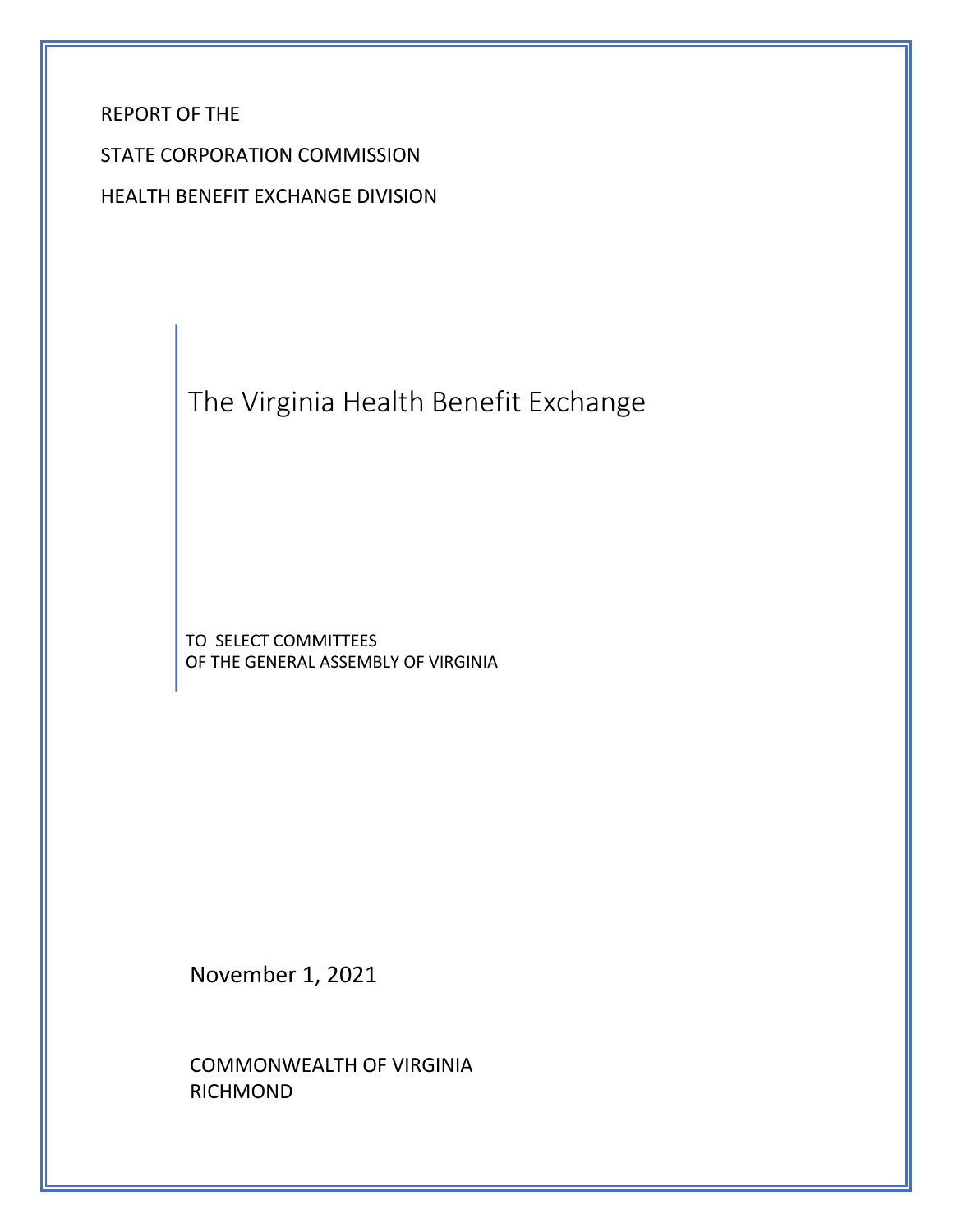# Table of Contents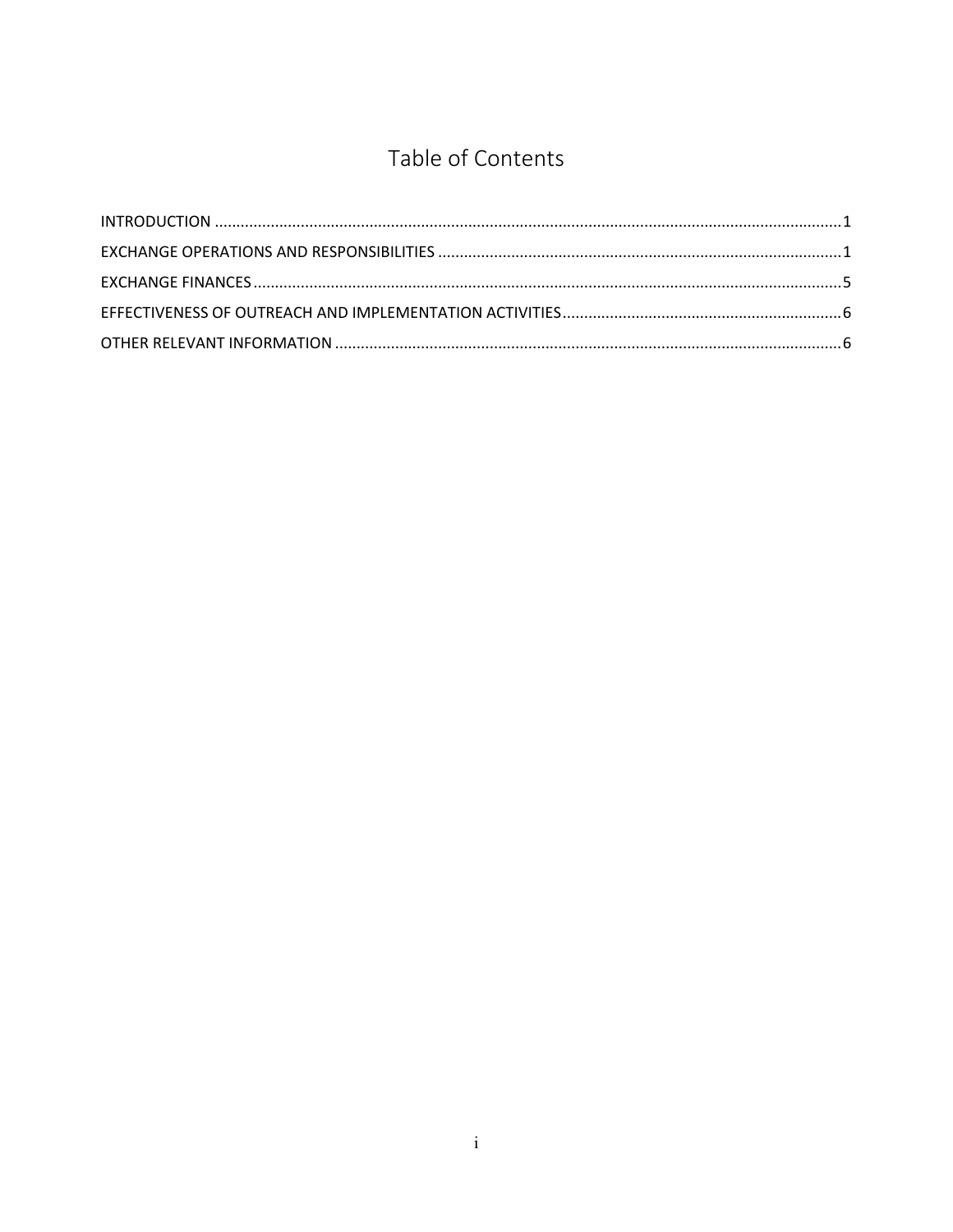## **Report of the Virginia Health Benefit Exchange for the State Corporation Commission Pursuant to §38.2-6516 of the Code of Virginia**

## **November 1, 2021**

#### <span id="page-2-0"></span>**Introduction**

On April 9, 2020, Governor Ralph Northam signed legislation establishing the Virginia Health Benefit Exchange (Exchange) within the State Corporation Commission (Commission). The law took effect on July 1, 2020 and is designed to facilitate the purchase and sale of qualified health plans and qualified dental plans, to support the continuity of coverage and reduce the number of uninsured Virginians.

As of Plan Year 2021,Virginia has now transitioned from its previous status as a Federally Facilitated Exchange to a State-based Exchange on the Federal Platform (SBE-FP). Virginia will ultimately transition to a full State-based Exchange (SBE) by Plan Year 2024. Until Plan Year 2024, Virginia consumers will continue to use **[HealthCare.gov](https://www.healthcare.gov/)** to shop for and enroll in Affordable Care Act (ACA) health plans and to access available financial assistance. Small Business Health Options Program insurance (SHOP) will also be available for eligible employees at [HealthCare.gov/small-businesses/.](https://www.healthcare.gov/small-businesses/) 

Annually, by November 1, the Exchange, in collaboration with the Secretary of Health and Human Resources, must submit a report to the Chairs of the Senate Committees on Commerce and Labor and Finance and Appropriations and the House Committees on Labor and Commerce and Appropriations addressing the following items:

- 1. Exchange operations and responsibilities;
- 2. An accounting of the Exchange's finances;
- 3. The effectiveness of the outreach and implementation activities of the Exchange in reducing the number of individuals without health insurance coverage; and
- 4. Other relevant information.

*See* § 38.2-6516 of the Code of Virginia (Code)

In fulfillment of this directive, the Exchange presents this report for 2021.

## **1.Exchange Operations and Responsibilities**

#### Blueprint Application

As part of its transition to an SBE-FP, Virginia was required to submit a completed Blueprint Application (Application) to the federal Centers for Medicare and Medicaid Services (CMS) detailing how it will meet the legal and operational requirements, and implement and execute the required activities of an SBE-FP. Virginia submitted its Application on July 27, 2020. On August 19, 2020, CMS acknowledged Virginia's ability to perform consumer assistance and plan management functions of an SBE-FP. While in this transition status, the Exchange is using the Federal Platform for consumer eligibility and enrollment functions.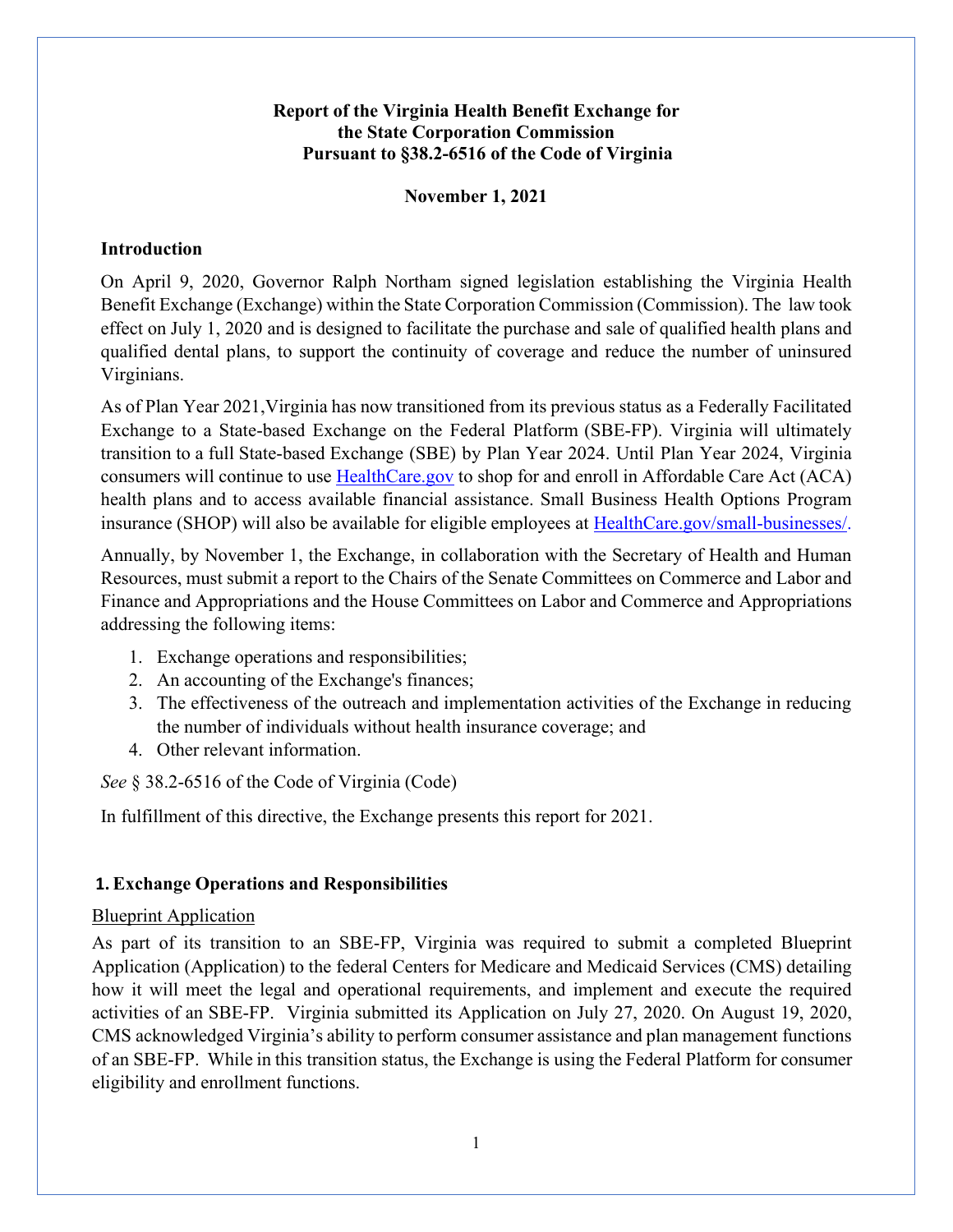#### Administrative Structure

On July 1, 2020, the Commission formed the Health Benefit Exchange Division (Division) for the purpose of implementing the new law and operating the Exchange. Victoria Savoy was named Division Director in September 2020. Over the last year, the Division hired staff to fill positions necessary to operate an SBE-FP and to begin positioning the Exchange for operating as a full SBE.

#### Advice and Consultation

## *Advisory Committee*

The Exchange Advisory Committee (Advisory Committee) was established on October 1, 2020, to provide guidance and recommendations to the Commission and the Division Director in carrying out the purposes and duties of the Exchange. The Advisory Committee consists of 15 members appointed by the Governor and the Commission as set forth in § [38.2-6503 of the Code.](https://law.lis.virginia.gov/vacode/title38.2/chapter65/section38.2-6503/)

Quarterly meetings of the Advisory Committee were held over the past year, and the Committee voted to elect a Chair and Vice Chair. [Bylaws of the Advisory Committee](https://www.scc.virginia.gov/getattachment/3c1b5b69-8bee-4b01-81ed-0971916d2c30/HBE-Advisory-Committee-Bylaws-Final.pdf) were approved by its voting members in January 2021. Meeting agendas, presentations, and transcripts of the Advisory Committee proceedings are found on the Exchange's website at [scc.virginia.gov/pages/Exchange-](https://www.scc.virginia.gov/pages/Exchange-Administration)[Administration.](https://www.scc.virginia.gov/pages/Exchange-Administration)

## *Stakeholder Consultation*

As part of its Outreach and Education plan, the Exchange is maximizing its diverse and wide-ranging stakeholder relationships in the lead-up to the transition to a full SBE through ongoing communication and collaborative policy discussions to shape Exchange operations. Stakeholder partnerships critical to Exchange development include consumers and consumer representatives, Navigators and Certified Application Counselor Designated Organizations (CDOs), insurance agents, qualified health plans, dental plans, health care providers, federally recognized Virginia tribes, and state agenciessuch asthe Virginia Department of Medical Assistance Services and the Virginia Department of Social Services.

Through its stakeholder outreach efforts, the Exchange conferred with over 300 relevant stakeholders. The Exchange encouraged their suggestions for achieving a transparent and competitive marketplace; promoting consumer choice and education; supporting the continuity of care; reducing the number of uninsured individuals; and assisting individuals with access to programs, policies, and procedures for securing coverage and acquiring education on premium tax credits and cost-sharing reductions. Stakeholders were also invited to identify any geographic areas or demographic groups that should be the focus of attention and targeted outreach and education efforts. Additionally, stakeholders continue to be consulted as part of the Advisory Committee selection process.

The Exchange held a virtual meeting on October 13, 2021 with representatives from carriers offering health and dental plans on the Exchange and the SHOP. The Exchange solicited feedback essential to its understanding of carrier needs as it relates to the transition to an SBE. The Exchange exhorted carriers to share lessons learned from any previous transition experiences in other states, and to disclose what carriers believe are the most essential aspects of ensuring a successful transition. The Exchange intends to hold regular carrier input meetings as it moves through the development stages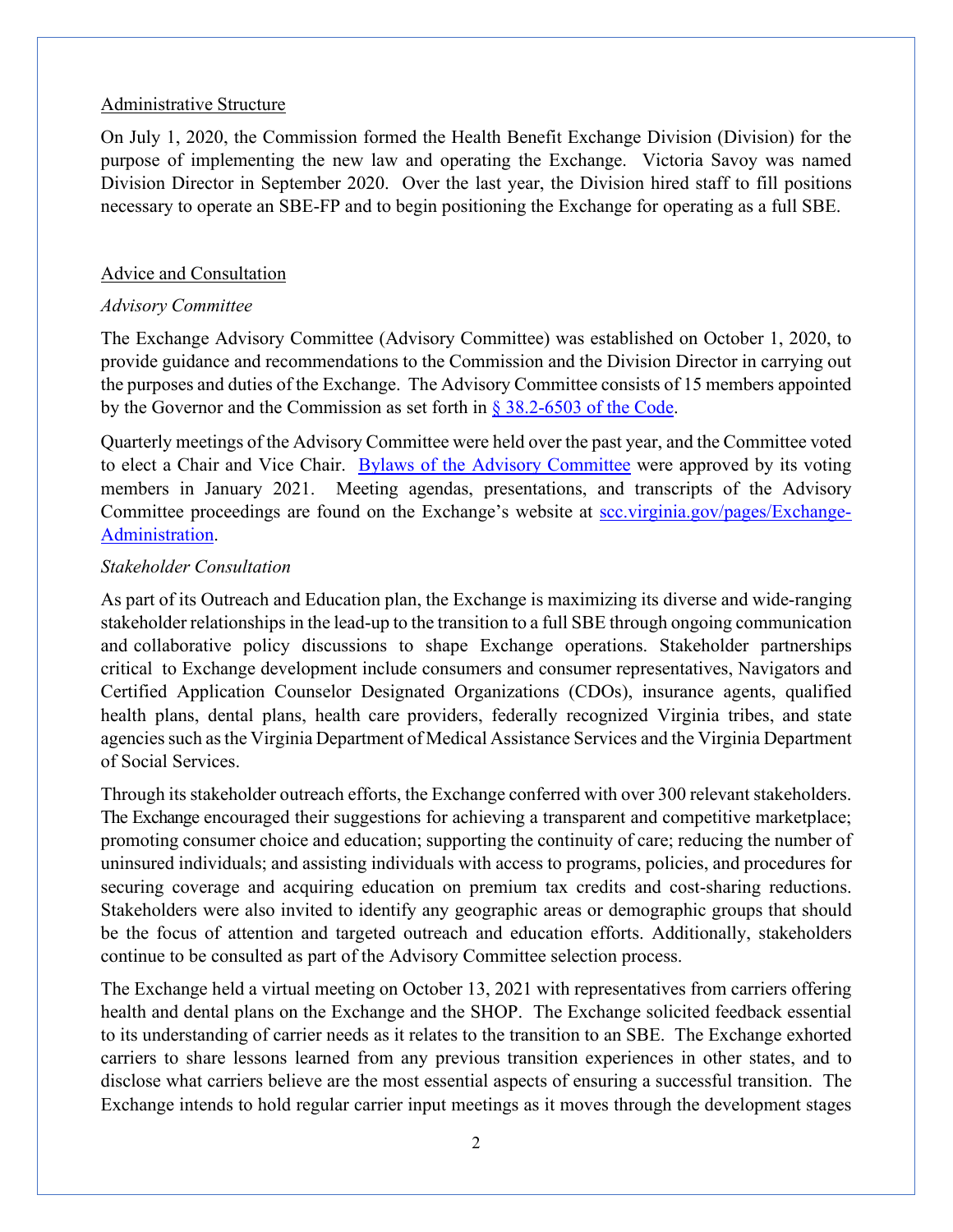of the SBE. Additionally, the Exchange plans to have small group discussions with subject matter experts regarding information technology and security, enrollment and customer service, outreach, education and marketing.

## Consumer Assistance

The Exchange engages assisters to work with consumers. These assisters are a vital component of the consumer assistance program, and include Navigators, CDOs, and Certified Application Counselors (CACs). Assisters receive annual training to help consumers seeking health insurance coverage through the Exchange.

## *CDOs and CACs*

Effective January 1, 2021, the Commission adopted ["Rules Governing the Certified Application](https://law.lis.virginia.gov/admincode/title14/agency7/chapter10/)  [Counselor Program"](https://law.lis.virginia.gov/admincode/title14/agency7/chapter10/) (Rules) set out at 14 VAC 7-10-10 through 14 VAC 7-10-80. The Rules establish a process and criteria for the designation of CDOs, the certification of CACs, and the duties and obligations of both. CDOs wishing to operate in Virginia must register with and be designated by the Exchange. CACs are individual staff members or volunteers who are certified by a CDO and trained to help consumers review health coverage options through the Exchange and Virginia's Medicaid program. This includes helping consumers complete the eligibility and enrollment process. These services are free to consumers.

## *Navigator Grant Program*

The Exchange also oversees a Navigator program to help Virginians navigate, shop for, and enroll in health insurance coverage through [HealthCare.gov.](http://healthcare.gov/) On June 21, 2021, the Commission, on behalf of the Exchange, issued a [Request for Applications](https://www.scc.virginia.gov/getattachment/d6533d7c-6c82-43d5-81ee-15711c8cc647/Navigator-Program-Req-App.pdf) for interested entities or individuals qualified under state and federal law to provide Navigator program services for Plan Year 2022. In support of the Navigator program, on September 1, 2021, the Commission awarded approximately \$1.7 million in grant funds to the Virginia Poverty Law Center and \$400,000 to BoatPeople SOS, Inc.

## *Certification and Training*

To support the various assister groups, the Exchange issued a list of frequently asked questions and corresponding answers on topics covering certification, training, and registration requirements. The Exchange also oversees and administers the certification of individual Navigators. For Plan Year 2022, assisters will be required to employ the Federally Facilitated Exchange training program. The Exchange has contracted with consultants to assist with the development of a Virginia Navigator and Assister Program and an Assister Training Program, with the goal of these being fully implemented for Plan Year 2024.

## Consumer Outreach and Education

## *Outreach Plan*

The Exchange has prepared a plan to reach its target population of uninsured, underinsured, underserved, and marginalized populations. These include hard-to-reach populations, consumers that may be affected by the discontinuance of the American Rescue Plan Act (ARPA), young adults, LGBTQIA+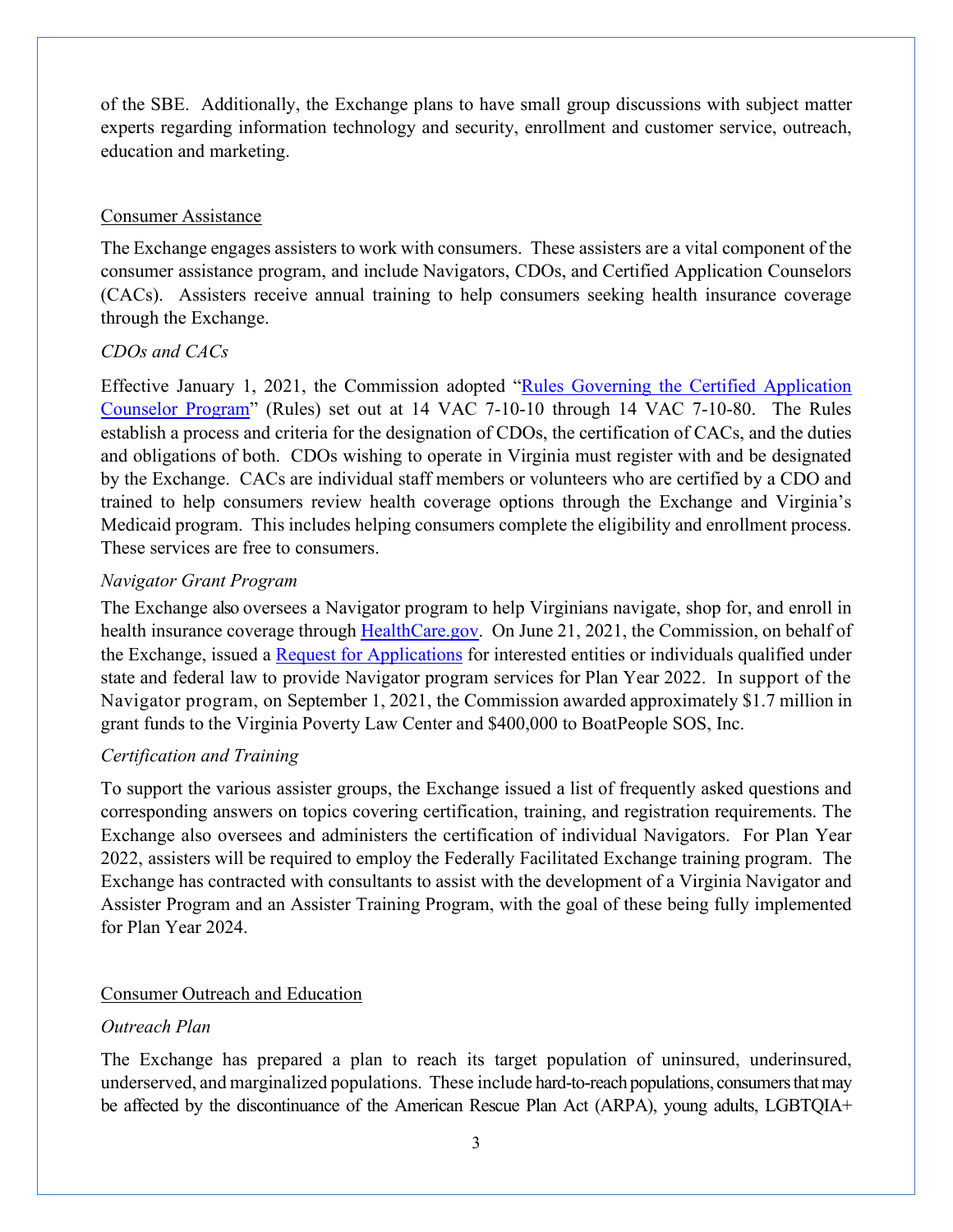individuals, immigrants, and communities with limited English proficiency. For Plan Year 2022, current health plan enrollees will be directed to [HealthCare.gov](http://healthcare.gov/) to reenroll or update their account. The Exchange will encourage Medicaid- and FAMIS-eligible populations to go directly to [CoverVa.org](http://www.coverva.org/) for eligibility and enrollment assistance. The Exchange recognizes that as a result of the Covid-19 pandemic, in-person outreach was limited in 2021, and anticipates that such will remain limited in the near-term. The Exchange therefore has solicited and will continue to solicit feedback from its sizeable group of stakeholders in developing relevant messaging and marketing activities.

In order to reach consumers most successfully in the present environment, the Exchange will provide effective communication prior to and during the upcoming open enrollment period that will be straightforward, frequent, and timely. The communications plan will ensure that Virginia consumers know where to go to shop for and enroll in health insurance coverage; will educate consumers about their health insurance options; will maximize the use of one-on-one personal assistance, available virtually or via telephone, with Navigators, CACs and insurance agents; and will make outreach and education information available in accordance with specified accessibility standards.

On August 27, 2021, the Commission issued a Request for Proposal for Advertising and Branding Services for the Exchange to cover Plan Years 2022 through 2025. Key components of this solicitation include further development of the Exchange's outreach and educational campaign, creation and execution of a marketing and advertising plan, and branding efforts for the Exchange. Previously, in 2020, the Exchange contracted with a third-party, Neathawk Dubuque, Inc. (NDP), for the creation of an advertising campaign to leverage strategic and tactical aspects of digital and traditional elements during open enrollment for Plan Year 2021. With an investment of \$200,000, the contract with NDP aided the Exchange in the development of creative assets to promote and reinforce awareness among Virginians of the existing health care coverage available. Insight gained from the NDP engagement will inform strategies for identifying and reaching individuals eligible for health coverage during the upcoming open enrollment period.

#### *Education*

Consumer education is a key component of Exchange activities. The Exchange has established and is maintaining an up-to-date website to communicate coverage options and available consumer assistance and associated services, including pertinent contact information. The website also directs usersto [HealthCare.gov](http://healthcare.gov/) to apply for and enroll in coverage. Written in plain language, the information on the website meets general accessibility standards for those individuals living with disabilities or who have limited English proficiency. The Exchange also operates a toll-free telephone hotline to respond to consumer inquiries, provide eligibility and enrollment information, and direct callers to [HealthCare.gov](http://healthcare.gov/) and other applicable sites.

#### Legal Agreements

On August 30, 2020, the Exchange and CMS executed a Federal Platform Agreement to support the Exchange's operations on the Federal Platform as an SBE-FP. The Exchange also executed an Information Disclosure Agreement to support authorized sharing of data between CMS and the Exchange.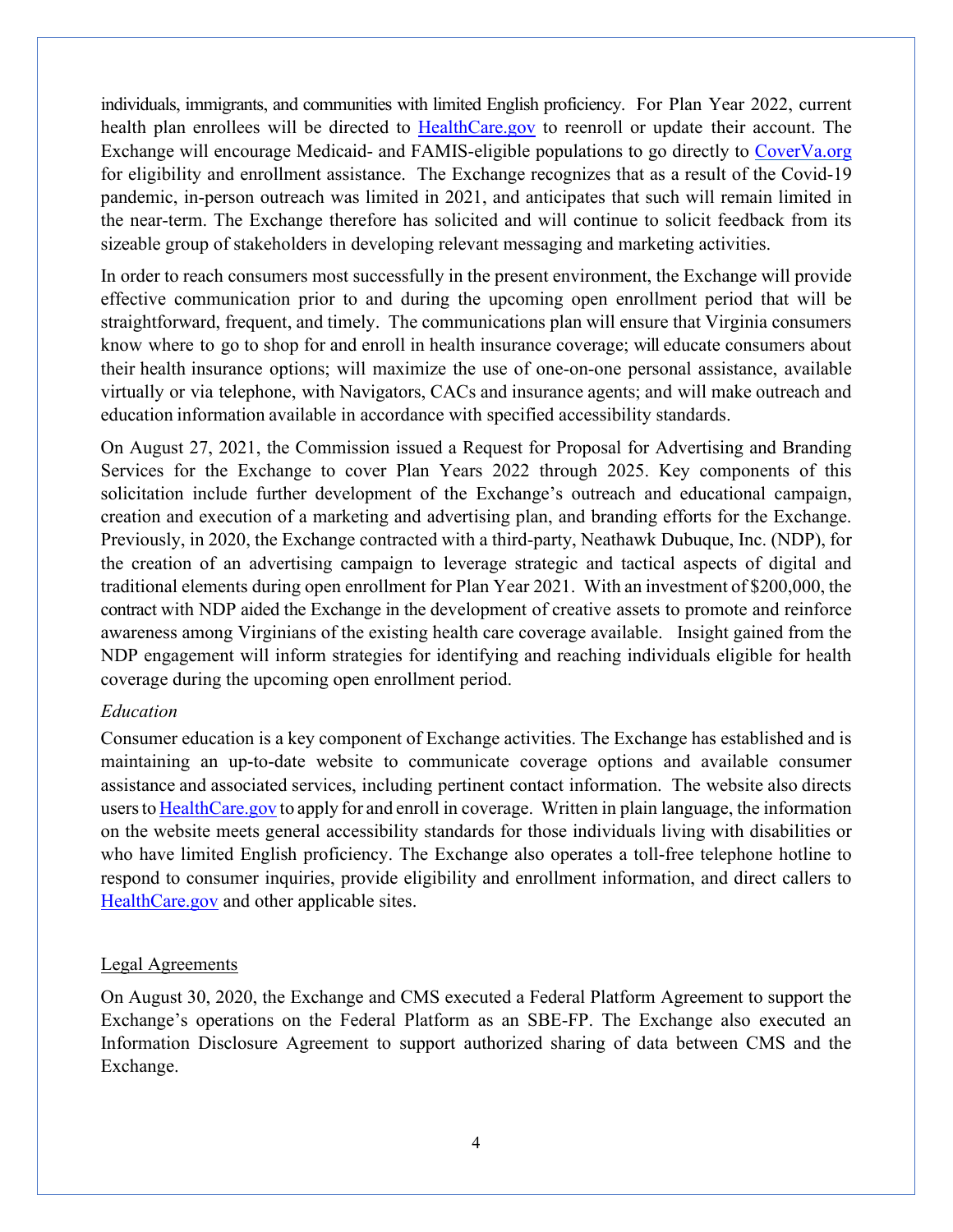## CMS Reporting

## *SMART Report*

The Exchange submitted its annual report, the 2020 State-based Marketplace Annual Reporting Tool, or SMART Report, to CMS on May 27, 2021. The SMART Report documents compliance with ACA program integrity standards and operational requirements. On October 14, 2021, CMS acknowledged that the Exchange had met all the 2020 SMART reporting requirements.

## *Open Enrollment Readiness*

On September 30, 2021, CMS provided the Exchange with a letter acknowledging the successful completion of the 2022 Open Enrollment Readiness Review (OERR). The purpose of the OERR is to review the status of SBE system functions and business processes related to consumer assistance, eligibility and enrollment, and plan management, as applicable, leading into the Plan Year 2022 Open Enrollment Period. CMS also utilizes the annual reviews to collect operational information required for coordination during open enrollment. No outstanding items or areas of non-compliance were identified during this review.

## **2. Exchange Finances**

As part of its Application, the Exchange informed CMS that it has the necessary financial resources to fund its operations through assessment fees, federal grants, or funds appropriated by the Virginia General Assembly for operational sustainability in accordance with the ACA.

#### Budget

The current Virginia budget includes \$8.22 million and \$13.25 million to fund the Exchange plan management functions for fiscal years (FY) 2021 and 2022, respectively. For those same years, the state budget appropriates \$103,671 to fund existing Exchange plan management functions.

#### Revenues

Exchange revenues for FY 2021 were approximately \$3.4 million, generated through the collection of assessment fees on health carriers offering plans through the Exchange in accordance with  $\S 38.2$ -[6510 of the Code.](https://law.lis.virginia.gov/vacode/title38.2/chapter65/section38.2-6510/) An [Assessment Order](https://www.scc.virginia.gov/getattachment/93822993-a8ac-49f6-af3a-27be558f169b/HBE-2021-00001-Assessment-Order.PDF) issued June 3, 2021, informed carriers of the Exchange assessment fee for the next two plan years. The June 3, 2021 Order followed the initial [Assessment](https://www.scc.virginia.gov/getattachment/ff140ecd-7c9c-4daa-9e1b-f2f6f9c7e4be/INS-2020-00118.pdf)  [Order,](https://www.scc.virginia.gov/getattachment/ff140ecd-7c9c-4daa-9e1b-f2f6f9c7e4be/INS-2020-00118.pdf) issued July 7, 2020.

#### **Expenses**

Exchange expenses for FY 2021 were approximately \$3.25 million. The breakdown of expenses is set forth as follows:

| Management and Production Services | \$1,411,040 |
|------------------------------------|-------------|
| Navigator Grants                   | \$1,016,747 |
| <b>Salaries and Benefits</b>       | \$535,383   |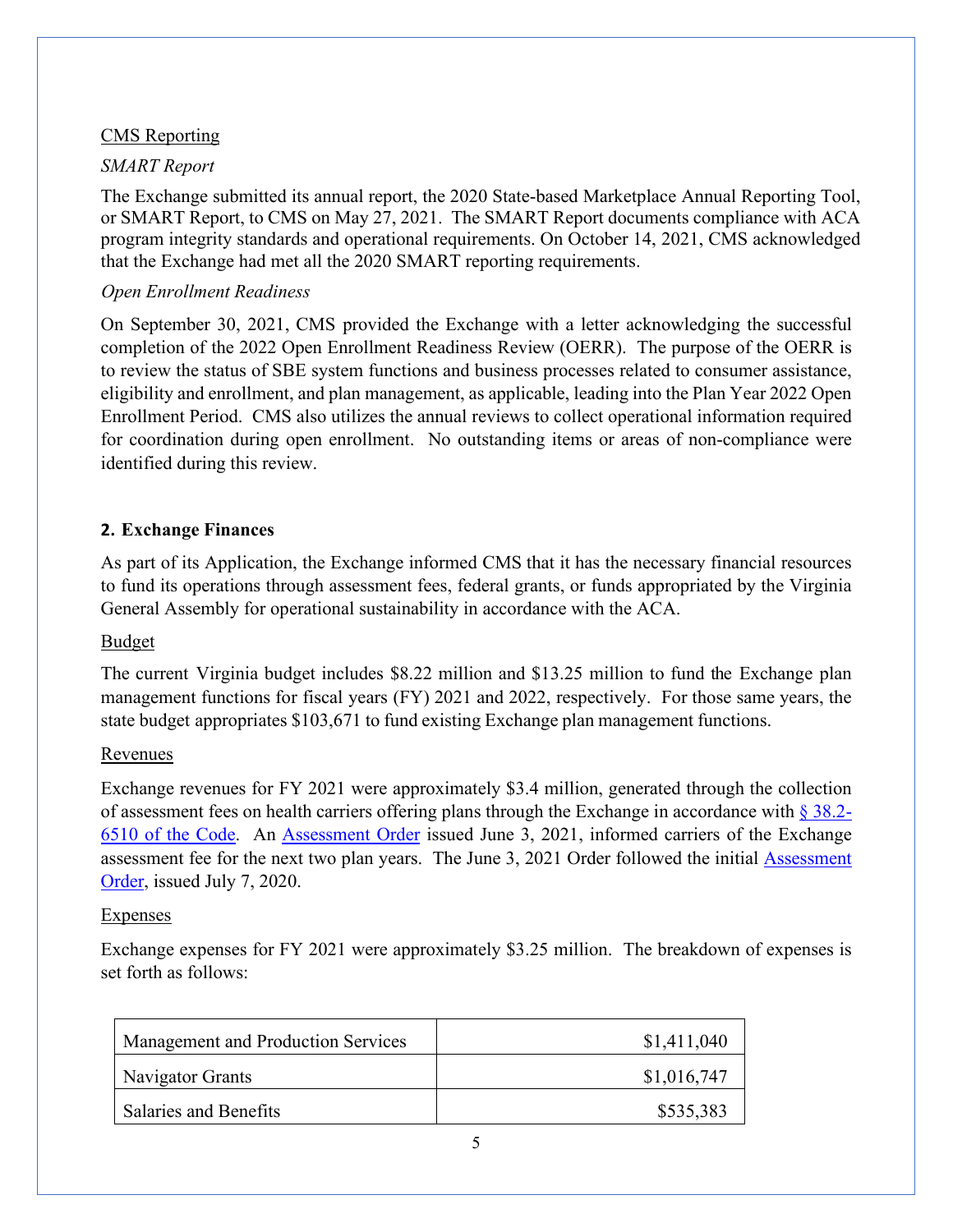| Outreach, Education, and Marketing  | \$199,545 |
|-------------------------------------|-----------|
| IT, Telecom, and Office Furnishings | \$85,405  |
| Other                               | \$1,671   |

## Working Capital Advance

The 2020 Virginia budget authorized the Secretary of Finance to approve a Working Capital Advance of up to \$40 million over ten years to fund Exchange start-up and other implementation costs; of which \$6 million was approved on June 5, 2020 and drawn down by the Commission on July 1, 2020. As the Exchange develops, future drawdowns are expected to be \$34 million through FY 2024.

## **3. Effectiveness of Outreach and Implementation Activities**

In the first year of operations as an SBE-FP, the effectiveness of the Exchange's initial outreach and implementation activities in reducing the number of uninsured Virginians was impacted by the pandemic, as well as major federal initiatives such as the Special Enrollment Period and the increased benefits provided to Virginia consumers through the ARPA. These confounding factors have caused many changes to this segment of the population and make comparisons to prior years difficult. The Exchange, however, can report that effectuated enrollment of Virginians is at approximately 259,000 as of August 15, 2021, which represents an increase in enrollment of 10.58% over the same date in 2020.

## **4. Other Relevant Information**

## CMS Grant

The Commission applied for a one-time, limited State Exchange Modernization Grant from CMS in July 2021. The Commission received a Notice of Award on September 10, 2021, and Virginia, along with the other SBE-FPs, is eligible to receive up to \$500,000 in grant funds. Proposed grant activities include:

- analyzing eligibility and enrollment in the Virginia individual market to provide updated revenue estimate by predicting the expected impact of ARPA and the end of the public health emergency and projecting related anticipated changes to premiums in the individual market.
- designing, developing, and implementing consumer outreach, education, and marketing procedures and materials to include the implementation of any new federal requirements; and
- designing, developing, and implementing stakeholder, assister, and staff education and training to include the implementation of any new federal requirements.

## Project Management Services

On September 21, 2021, the Commission contracted with a third-party, Health Management Associates, Inc. (HMA), for program management and consulting services for the Exchange. Some of the services provided in this contract overlap with certain activities falling under the CMS grant. HMA also provides consulting services on the request for proposal requirements gathered for the design and development